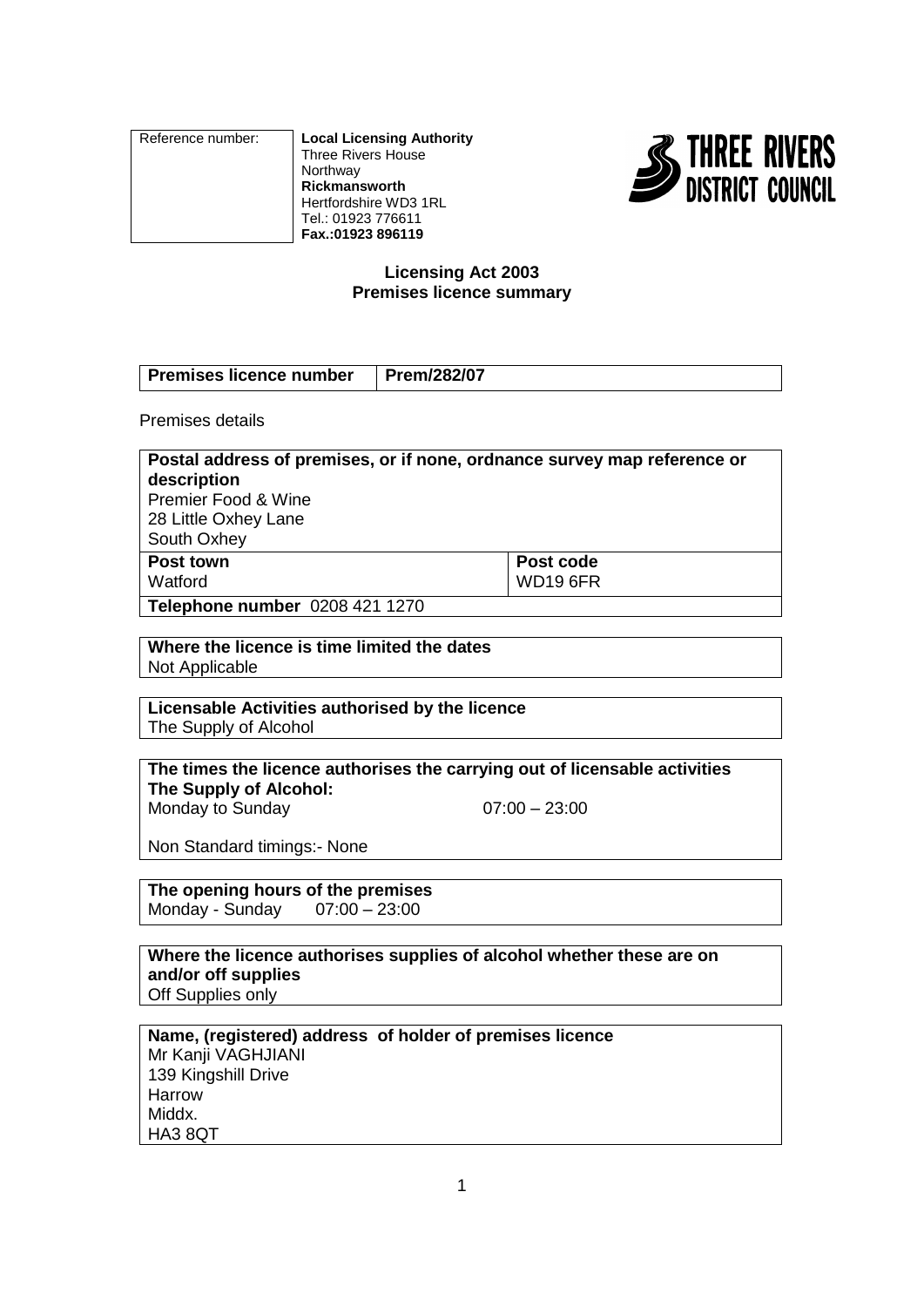#### **Registered number of holder, for example company number, charity number (where applicable) None**

## **Name of designated premises supervisor where the premises licence authorises the supply of alcohol**

Mr. Sakalendiran SELVAVELAUTHAM

## **State whether access to the premises by children is restricted or prohibited** Not Applicable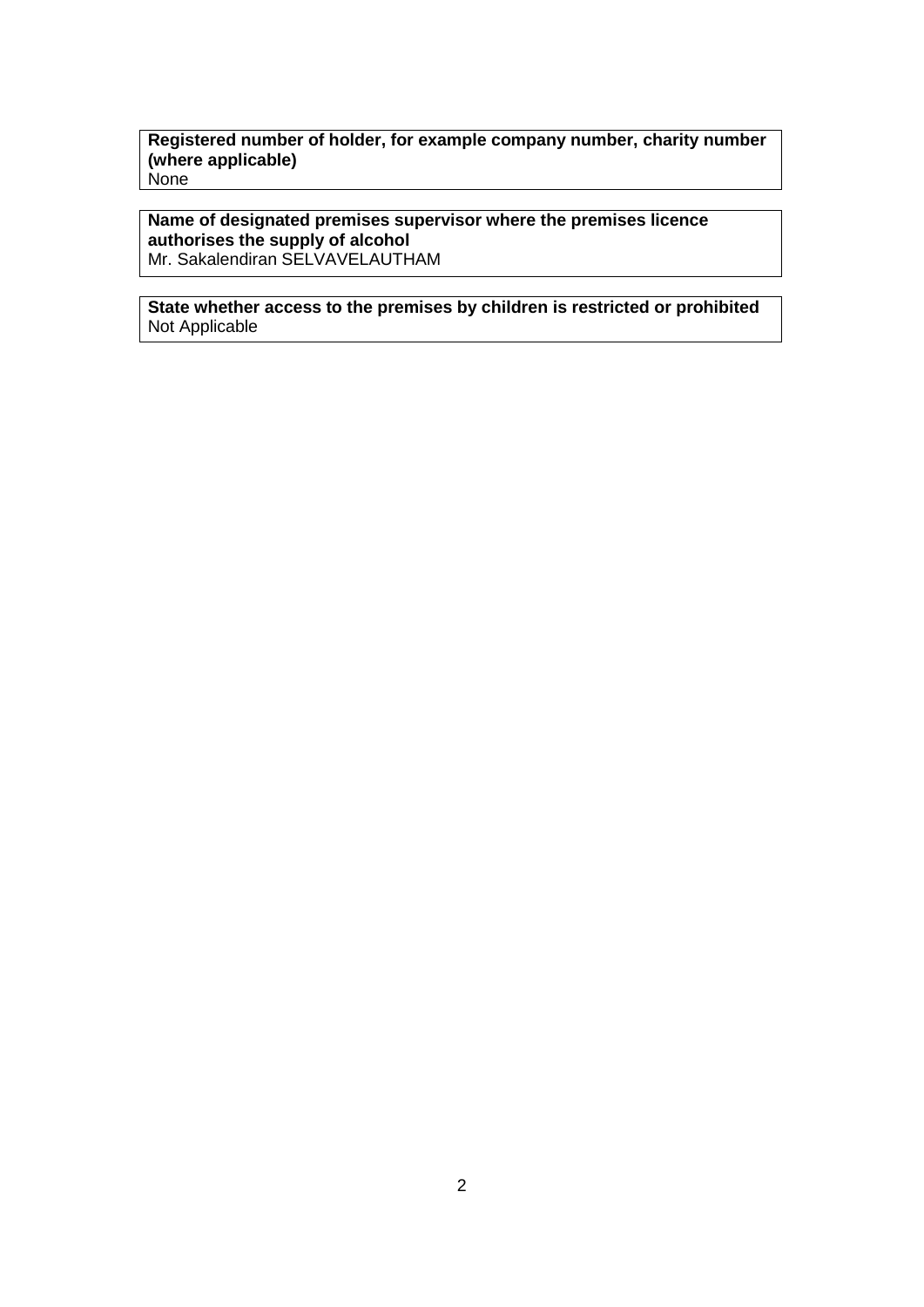

**Reference number: Local Licensing Authority Three Rivers House Northway Rickmansworth Hertfordshire WD3 1RL Tel.: 01923 776611**



**Licensing Act 2003 Premises Licence**

## **Premises licence number: - Prem/282/07**

## **Part 1 – Premises details**

| Postal address of premises, or if none, ordnance survey map reference or description |         |               |  |                             |  |
|--------------------------------------------------------------------------------------|---------|---------------|--|-----------------------------|--|
| <b>Premier Food &amp; Wine</b>                                                       |         |               |  |                             |  |
| 28 Little Oxhey Lane                                                                 |         |               |  |                             |  |
| South Oxhey                                                                          |         |               |  |                             |  |
| Post town                                                                            | Watford |               |  | <b>Post code</b>   WD19 6FR |  |
| Telephone number                                                                     |         | 0208 421 1270 |  |                             |  |
|                                                                                      |         |               |  |                             |  |

#### **Where the licence is time limited the dates** Not Applicable

# **Licensable activities authorised by the licence:**

The Supply of Alcohol

## **The times the licence authorises the carrying out of licensable activities:**

**The Supply of Alcohol:** Monday to Sunday  $07:00 - 23:00$ 

Non Standard timings:- None

## **The opening hours of the premises**

Monday - Sunday 07:00 – 23:00

#### **Where the licence authorises supplies of alcohol whether these are on and/or off supplies** Off Supplies only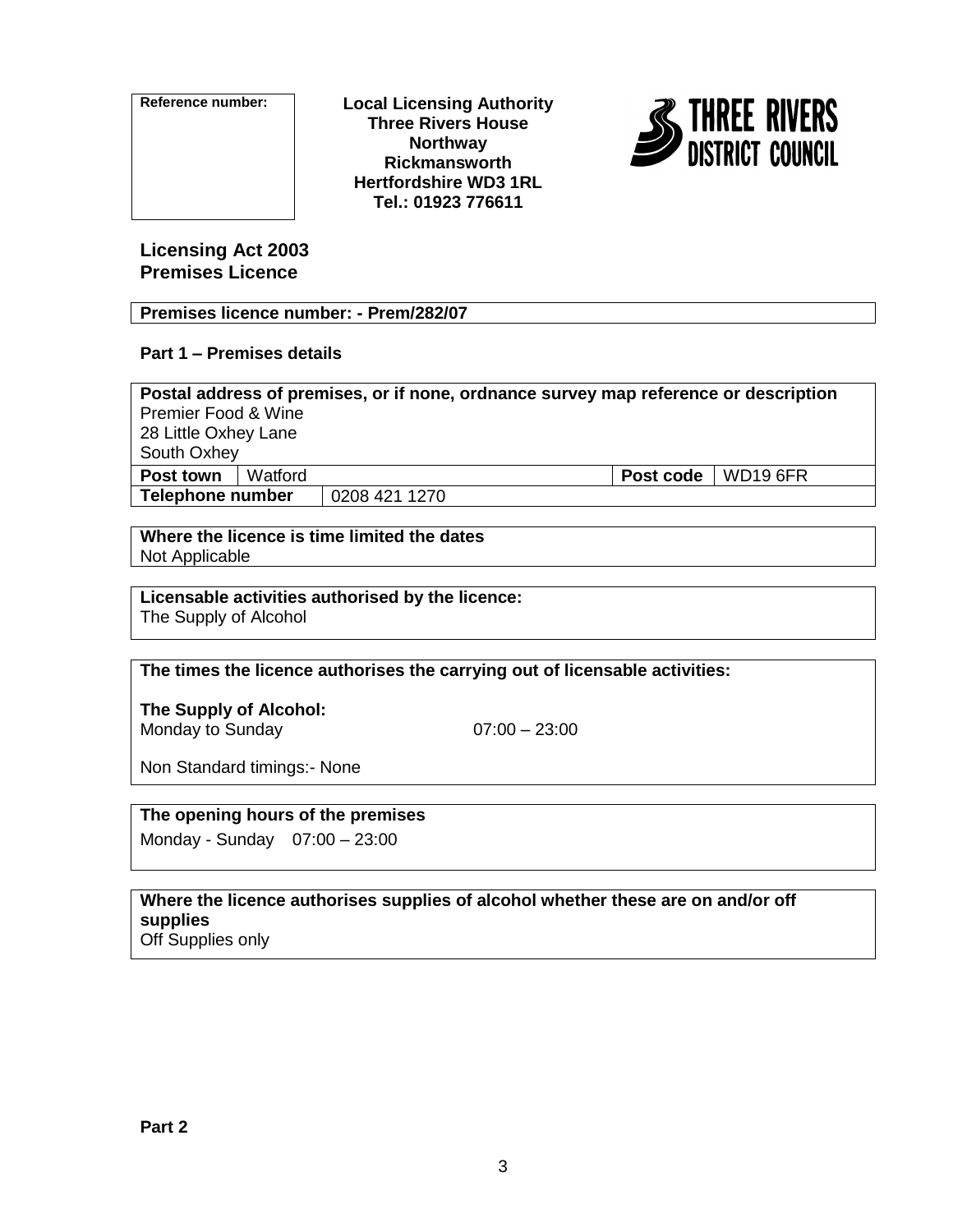| Name, (registered) address, telephone number and e-mail (where relevant) of holder of<br>premises licence: |
|------------------------------------------------------------------------------------------------------------|
| Mr Kanji VAGHJIANI                                                                                         |
| 139 Kingshill Drive                                                                                        |
| Harrow                                                                                                     |
| Middx.                                                                                                     |
|                                                                                                            |
|                                                                                                            |
|                                                                                                            |
|                                                                                                            |
| HA3 8QT                                                                                                    |

**Registered number of holder, for example company number, charity number (where applicable)** None

**Name, address and telephone number of designated premises supervisor where the premises licence authorises the supply of alcohol**: Mr. Sakalendiran SELVAVELAUTHAM

**Personal licence number and issuing authority of personal licence held by designated premises supervisor where the premises licence authorises the supply of alcohol** Personal Licence No. LN/000007125/2014/1, issued by Harrow Borough Council.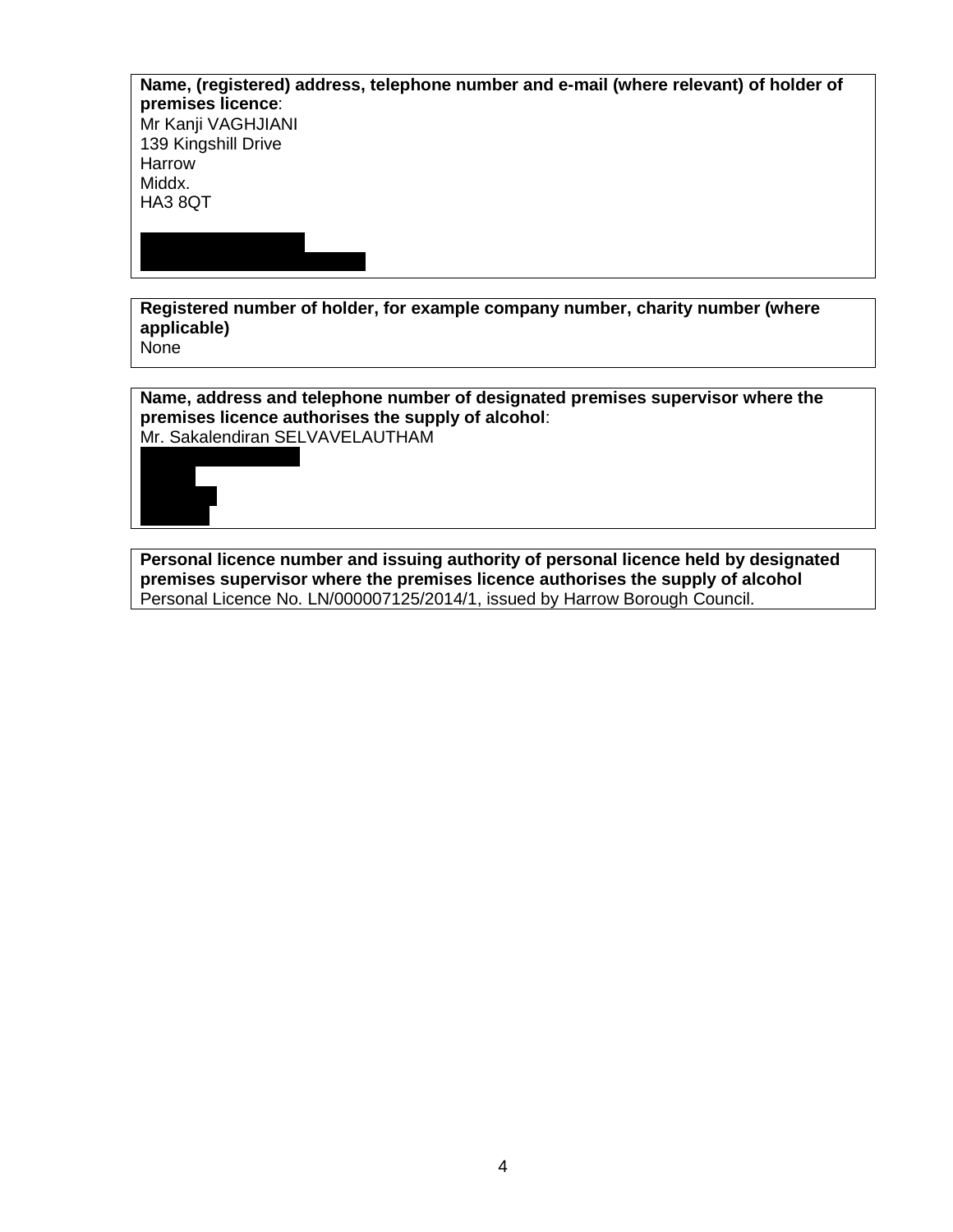## **Annex 1 - Mandatory conditions**

- 1. No supply of alcohol shall be made under this Premises Licence at a time:
	- (a) when there is no designated premises supervisor in respect of the Premises Licence.
	- (b) when the designated premises supervisor does not hold a personal licence or his or her personal licence is suspended.
- 2. Every supply of alcohol under the Premises Licence shall be made or authorised by a person who holds a personal licence.

## **Additional Mandatory Licensing Conditions**

**As a result of the Policing and Crime Act 2009 from the 6th April 2010 and 1st October 2010, additional mandatory conditions now apply to all premises licences and club premises certificates. These additional conditions relevant to this premises, are listed below.** 

- 1. (1) The premises licence holder or club premises certificate holder shall ensure that an age verification policy applies to the premises in relation to the sale or supply of alcohol.
	- (2) The policy must require individuals, who appear to the responsible person to be under 18 years of age (or such older age as may be specified in the policy), to produce on request, before being served alcohol, identification bearing their photograph, date of birth and a holographic mark.

## **Annex 2 - Conditions consistent with the Operating Schedule**

#### **a) General – all four licensing objectives (b,c,d,e):**

- CCTV/Time Delay safe/Till Guard.
- Statutory fire fighting equipment
- Customer Signage
- No ID no sale literature

#### **b) The Prevention of crime and disorder:**

- The current CCTV system will be maintained and the recording equipment will be located in a secure area.
- The current panic button system will be maintained.
- A time delay safe will be used to store cash, limiting the amount in the tills.
- The premises will be secured at night by a steel roller shutter at the front of the premises and a shutter at the rear.
- The premises will be alarmed.
- The Licence holder will participate in any future Off Licence shop watch.

#### **c) Public safety:**

- The existing fire fighting equipment of Two (2) Water and One (1) Co2 fire extinguishers, will be inspected and serviced annually.
- The Fire exit is to be signed with the statutory photo luminescent signage and is to be kept clear of any obstruction at all times.
- There shall be Two (2) Emergency Lighting points located throughout the premises.